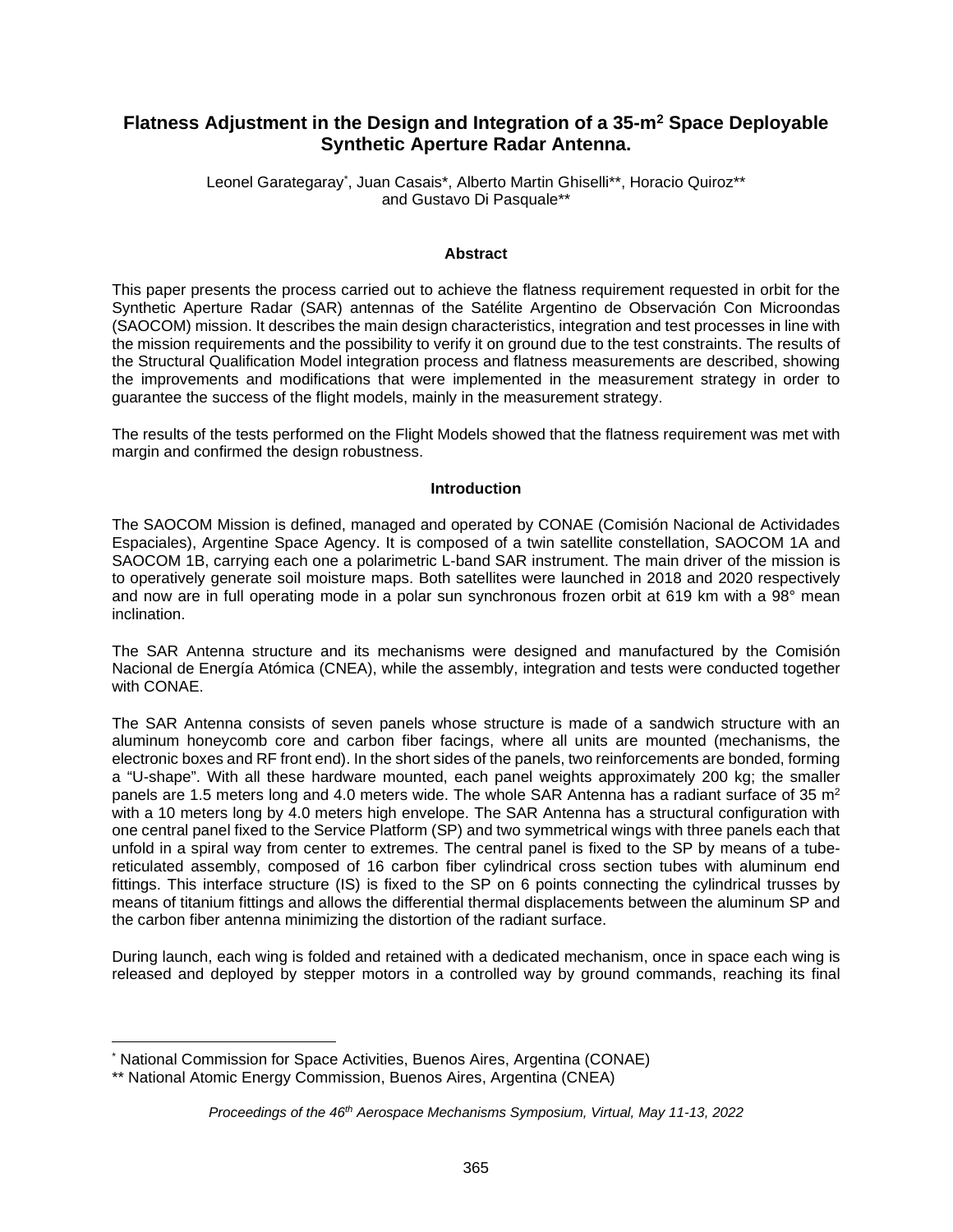

position after six deployment steps. Figure 1 shows general views of the SAR Antenna in folded and deployed configurations.

*Figure 1. Launch and Flight Configuration of the SAR Antenna.* 

To assure the operational performance of the instrument, the flatness of the radiant surface must be controlled. The analysis of the flatness of the radiating surface of the deployed SAR Antenna in space should include several error sources such as geometric error sources known and characterized on ground (antenna panels mechanical flatness deviations, mechanism misalignment, stiffening truss errors) and unknown error sources in space (thermo-elastic deformations induced by sun-eclipse cycles, spacecraft maneuvers and instrument OFF-ON transition, dynamic coupling, induced deformation by attitude control perturbations, other movable mechanisms dynamics and the 1G to 0G unloading deformations).

In early phases of the project, an alignment budget was established in order to design the structure, the mechanisms, and the integration process according to this budget. This requirement was so demanding that in order to achieve it, complex integration processes had to be developed and verified.

### **Key Requirements**

Many requirements were derived from SAR System to SAR Antenna in order to achieve the desired performance. In addition to these performance requirements, manufacturing, assembly, integration, test and transportation requirements were added, making it difficult to reach a balance between them.

For alignment purposes, an ideal plane was defined by the external faces of the Radiating Modules in Flight Configuration (SAR Antenna Deployed): Overall Antenna Radiating Plane (OARP). The Geometric Center of OARP was located at the intersection of the two ideal diagonals of the OARP, as shown in Figure 2.

The analysis of the deployed SAR Antenna distortions in space, related to the OARP and containing all error sources should be less than 24 mm or  $\lambda/10$  (where  $\lambda$  is the wavelength of the instrument) and should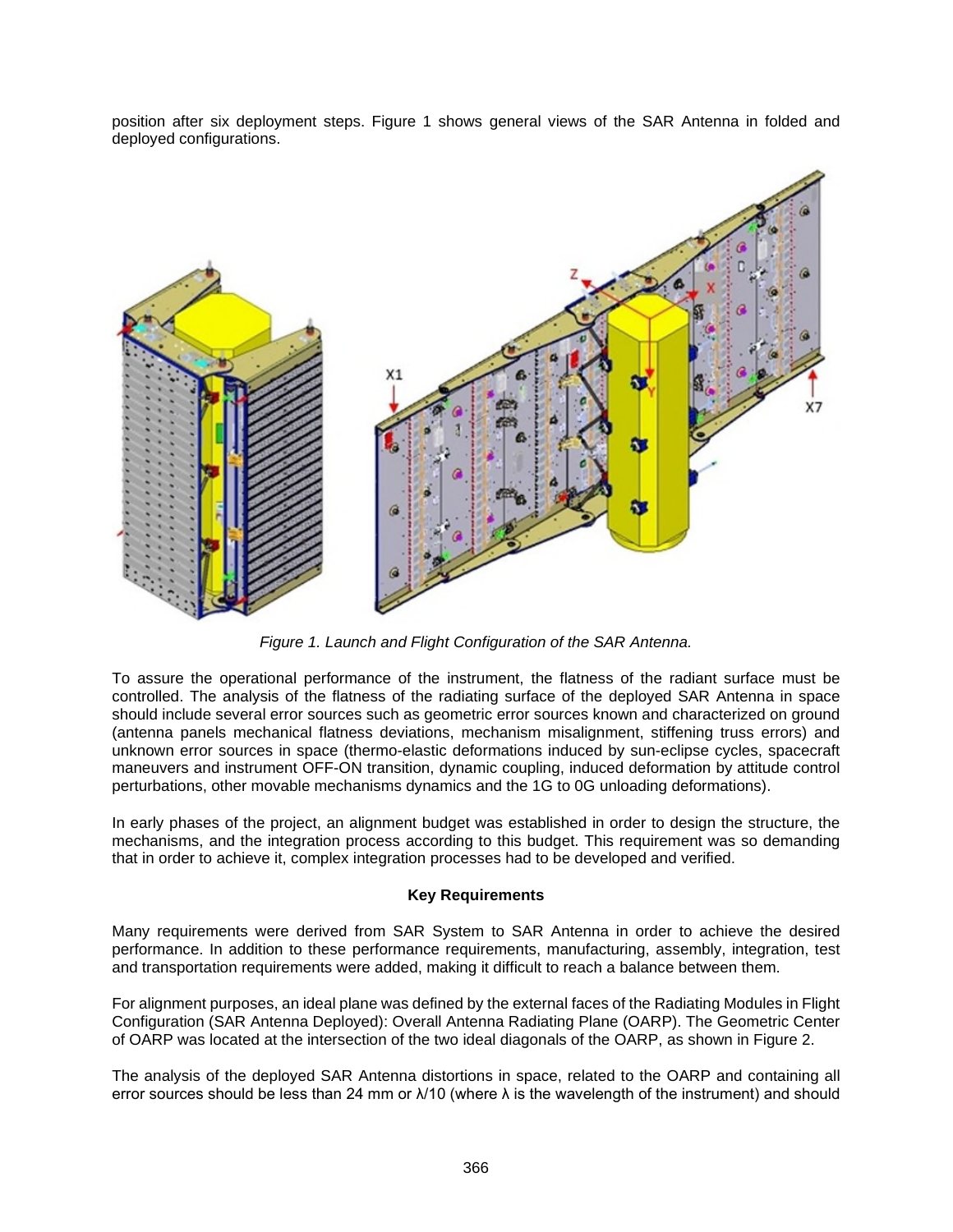have 20% positive margin. This value shall be evaluated between two points located anywhere over the radiating area.



*Figure 2. SAR Antenna OARP and coordinate system.* 

As it was said before, in order to reach final flatness requirements, a budget that considered all the possible geometric error sources that affected the flatness and could be characterized on ground was established in order to control it during the manufacturing and integration processes, the in-orbit flatness requirement was extrapolated to ground and additional security margin was applied to the result. The evaluation resulted in a requirement of a maximum of 12.7 mm RMS value for the flatness of the entire radiant surface when measured on the ground.

A detailed alignment strategy had to be determined in order to align of the SAR Antenna Panels during their integration to minimize the misalignments of the whole SAR Antenna. Considering that the requirement was given on the radiating surface of the antenna, and that it is a sensitive surface, since it is completely coated with white paint, a non-contacting measurement methodology had to be determined.

In addition to flatness requirements, SAR Antenna mechanisms were not designed to support the complete antenna weight on ground, so all the integration had to be supported by a zero-gravity offload device that was designed and used for the integration and deployment on ground and which had to compensate at least 85% of the SAR Antenna deployable panels weight.

In addition to the rigorous design requirements, the integration policies adopted by CONAE added critical constraints to the assembly and integration and test strategy, consequently, the SAR Antenna had to be assembled in vertical position, in a clean room without crane on a dedicated support structure, functionally tested and characterized and then had to be transported to the main contractor facilities, where the SAR Antenna had to be integrated to the spacecraft SP in folded configuration, maintaining the shape and flatness when deployed, with a mounting residual antenna pointing error that should not exceed 0.014 degrees in both azimuth and elevation.

# **Mechanisms Development**

The following mechanisms were designed to accomplish the requirements of keeping the antenna safe during transportation and launch, release it once in orbit, allow the deployment and keep it in that configuration until end of life:

- Restrain-Release (RR)
- **Hinges**
- Latches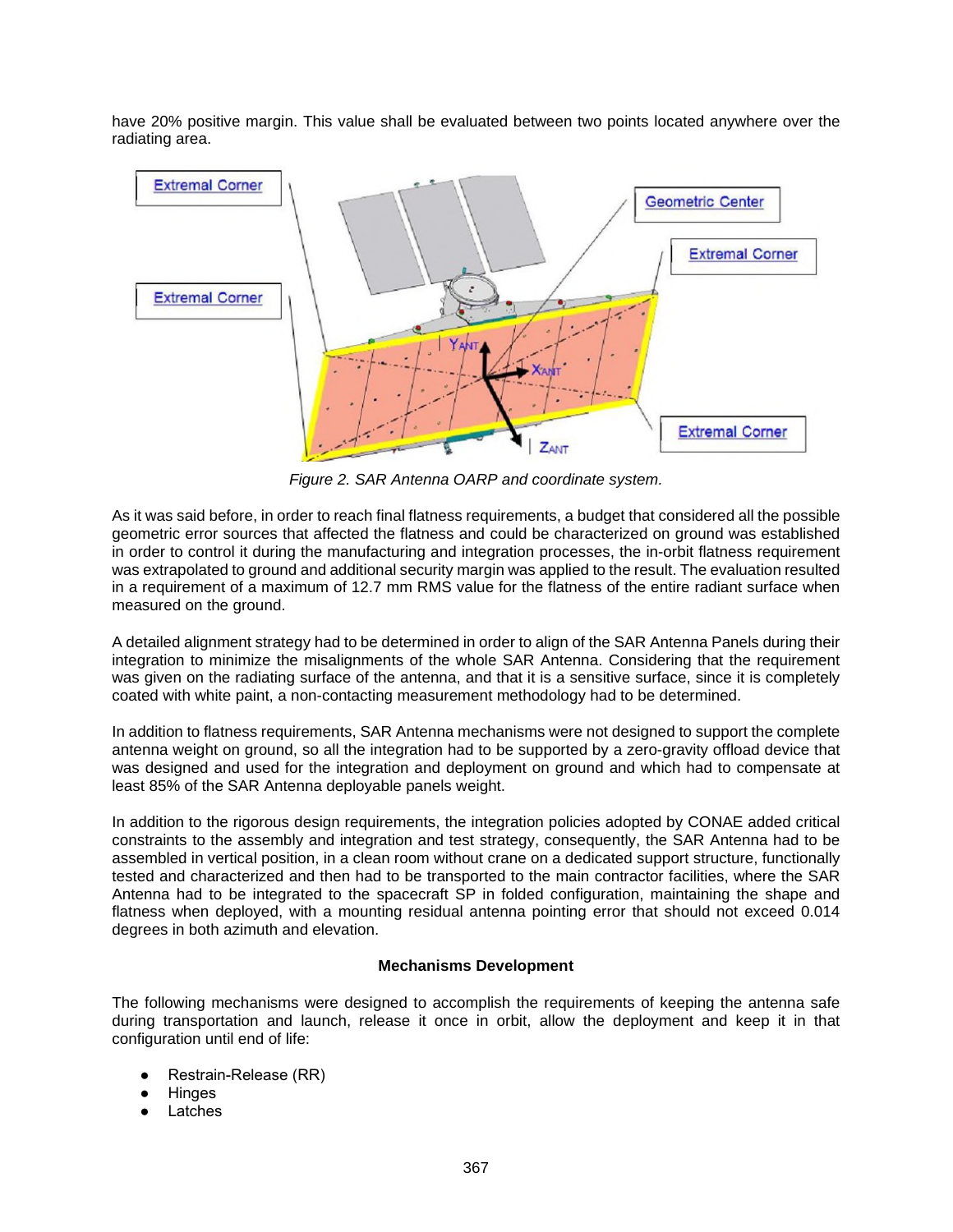### Mechanisms Description and Main Features

Restrain-Release mechanism (RR):

The main function of the RR is to give support to the Antenna while it is in folded configuration for transport and launch and to release it once the satellite is in orbit. To accomplish this task a total of 12 RR are distributed, 6 to each wing of 3 panels. Each RR mechanism consists of the following sub-assemblies: three tubes attached to inserts potted to the sandwich panels; a flange fastened to the SP through four4 calibrated stem bolts and a rod which provides the preload to hold the tubes tightened, as shown in Figure 3.

The six RR mechanisms have the capacity to compensate the misalignments between panels' inserts that arise from the integration process described above, as well as the alignment of the entire wing with respect to the fixing points of the SP or mounting structure.



*Figure 3. Restrain-Release mechanism a) Distribution in the -X wing b) Flange details c) Mechanism in preloaded configuration d) Mechanism in released configuration.* 

Hinge mechanism:

The hinges link two adjacent panels, forming the joint axis between them. Furthermore, they provide the active torque needed for deployment by means of a stepper motor installed in one of the two hinges which form each joint; the other hinge is not motorized and features a potentiometer to provide telemetry of the position of the panel. The hinges have the capability to move the rotation shaft in two directions perpendicular to the shaft (flatness adjusting device); the axial position can be adjusted by means of calibrated shims in the motorized hinges. The angular displacements can also be regulated by differential adjustment between opposite hinges. To avoid over constraints and distortion in the panels, the nonmotorized hinges allow the shaft to slide axially. INVAR 36 was selected for most of the parts in hinges to minimize thermal-induced distortion propagating to the antenna, see Figure 4.

A total of 12 hinge mechanisms are installed to form the 6 rotational joints of the antenna.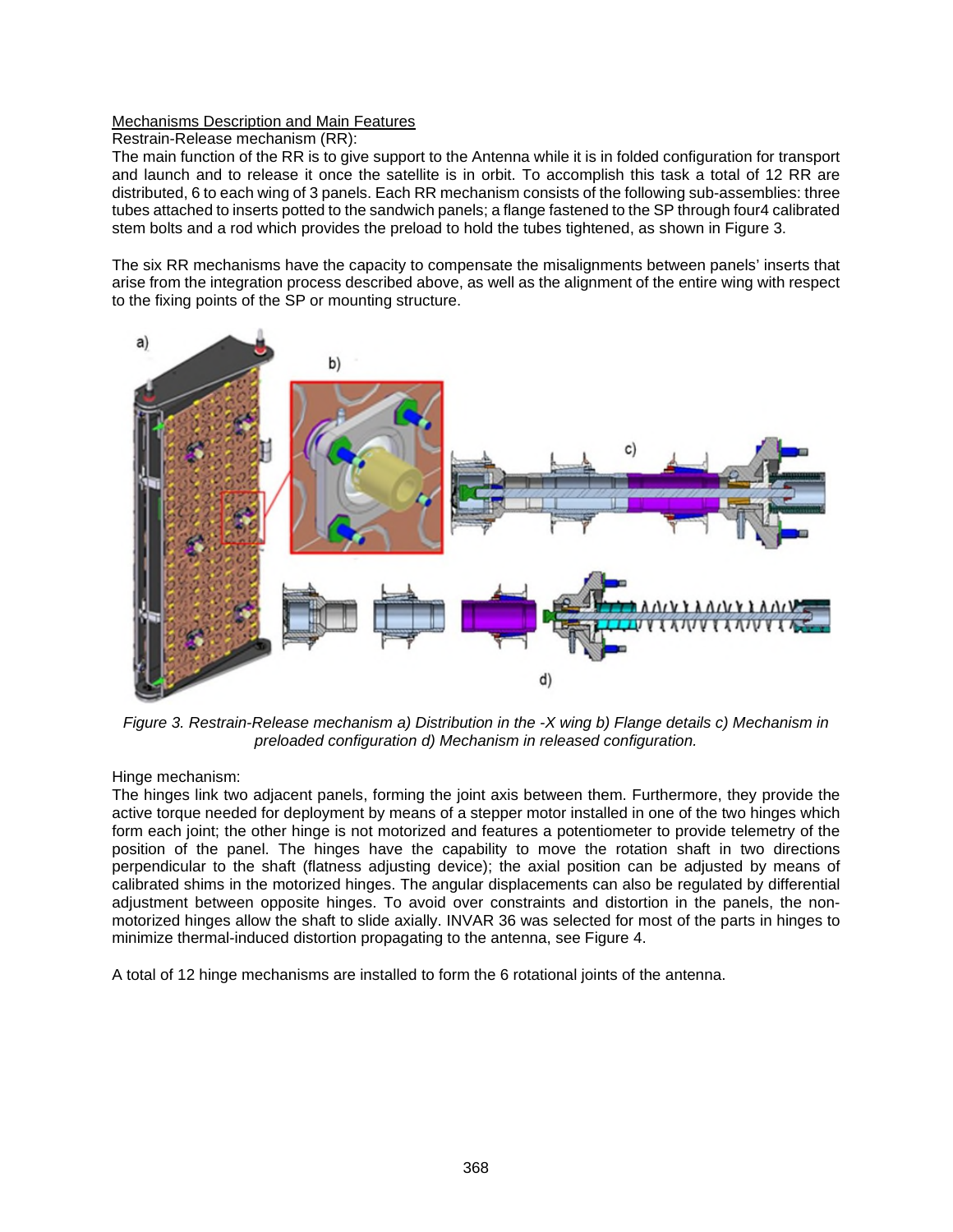

*Figure 4. Motorized hinge cross section* 

Latch mechanism:

Latch mechanism is composed of the base and the pawl sub-assemblies. Positive latching is achieved with a lock bolt that slides down a notch in the pawl that prohibits the pawl retraction. Once deployed, the latches constitute two contact points with no movement and no gap, and along with the regulation capabilities of the hinges, allow the longitudinal, transversal and warping adjustment of each panel, therefore modifying the flatness of the antenna. INVAR 36 was selected for base and pawl to minimize thermal-induced distortion propagating through the antenna, as shown in Figure 5.



*c)* 

*Figure 5. Latch mechanism a) Isometric view b) Cross section c) Latching kinematics*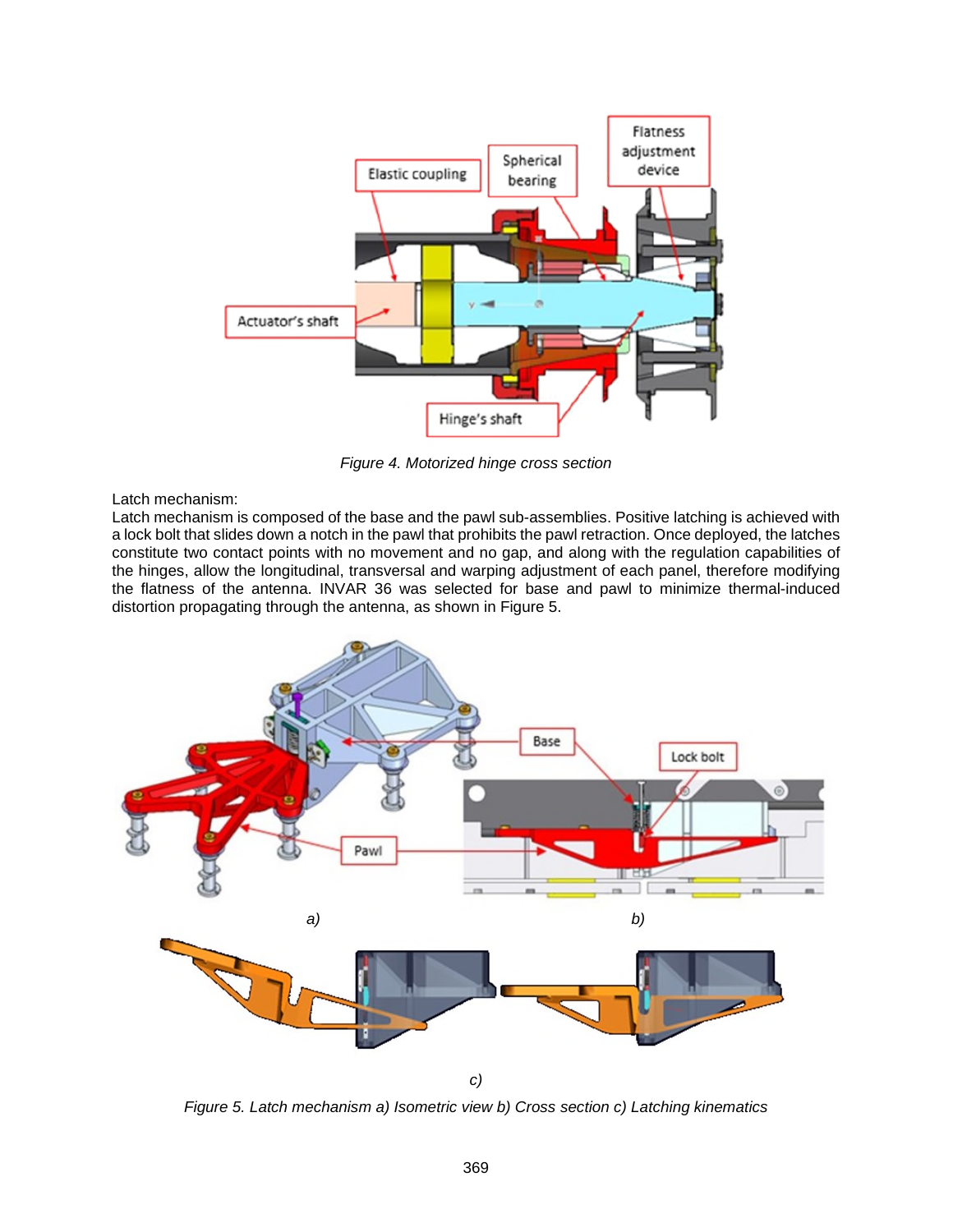### **Structural Model Campaign**

The models adopted by the SAOCOM mission to verify deployment, flatness and alignment requirements were a structural qualification model (SQM), a proto-flight model (SAOCOM 1A) and a flight model (SAOCOM 1B).

The SQM is a full-scale model composed of the SP fully representative and the SAR Antenna composed of the central panel X4 with the IS, a structural flight-like wing (panels X5, X6 and X7) and dummy wing simulating panels X3, X2 and X1; this dummy wing did not have deployment capabilities.

In order to decouple SAR Antenna assembly from SP integration, a dedicate Mechanical Ground Support Equipment (MGSE), called Mounting Structure which simulated the SP was developed. This MGSE has the same interfaces as the SP.

#### The SAR Antenna structural model integration

The IS was mounted on central panel X4, and both were integrated to the mounting structure standing in vertical position. This integration was done using a dedicated MGSE which hangs the panels from the RR inserts, allowing slow motion movements, in order to reach the mounting structure interface. This assembly was placed with minimum position restrictions, since the integration criteria were height, level and perpendicularity with respect to the mounting structure, which were achieved taking advantage of the articulated and adjustable ends fittings of the IS.

Once the central panel was positioned and fixed, the next adjacent panel (X5) was assembled and handled via the RR inserts with the same integration device mentioned above. The integration objectives were the hinges inserts were aligned; the hinges could be assembled without introducing any loads to the structure (no panel deformation); and the correct actuation of the latch mechanisms. Once these objectives were met, the 0-g device was integrated; the hinges were assembled with calibrated shims when necessary; and the integration device was released.

After reaching the final position of the panel, the partial flatness is measured without contact using a laser theodolite. Corrections can be made using the regulation capabilities of the hinges until this partial value is accepted. Same steps were performed to achieve the integration of the other two panels, X6 and X7.

All measurements made with position regulation purposes were performed with a laser theodolite and several dial indicator gauges.

After the Antenna wing was assembled, the 6 Restrain-Release mechanisms were integrated. No measurement methodology was considered necessary, so their regulation was achieved through an iterative process of folding one panel on the following, measuring the alignment of the tubes, unfolding, regulating and all over again.

The integration of the dummy wing was performed with the same MGSE in a simpler way since it did not require RR integration and regulation, no flatness nor deployment requirements were applicable, no latch mechanisms were present, the only restriction was that all dummy wing hinges needed to be integrated.

In order to complete the SQM integration process, the antenna SQM needed to be transferred to the main contractor facility, where it had to be re-assembled and joined with the SP SQM instead of the mounting structure. For the transportation, the SAR Antenna was separated in 3 main sub-assemblies: central panel (X4), +X wing (panels X5, X6 & X7) and dummy wing. Before disassembling the antenna, some key parameters were measured, in order to try to reproduce the integration condition on the SP. These measurements were relative positions between interface flanges, latch components and hinges.

Once in the integration facilities, the Antenna and the SP were meant to be integrated all together conforming the whole satellite structural model. In this opportunity, due to the level of integration in the wings and the advantage of having a crane bridge, the procedure was different: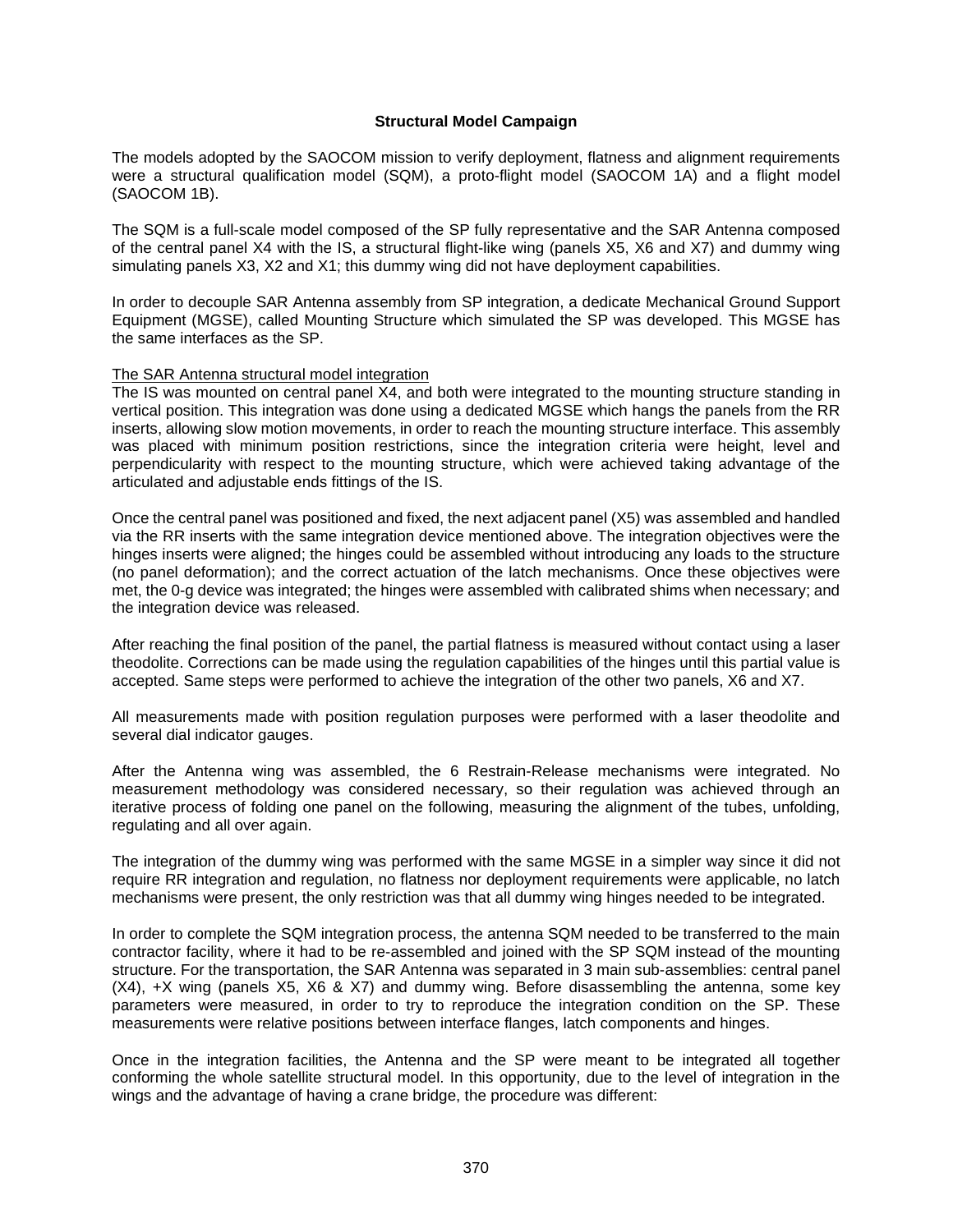The first step was the integration of the central panel X4 with IS to the SP, which was placed in horizontal position. The central panel was hoisted and lifted onto the SP by means of a bridge crane; once positioned the IS was fastened and secured to the platform. In a similar way, the measurements required for regulating the position were initiated with dial indicator gauges and adding the assistance of a 3-D coordinate measurement arm. The central panel final position was established with the relative positions taken when it was vertical, which means that the latch base was in the same relative position with respect to the RR flange interface of the SP.

The second stage consisted of rotating the SP, leaving the central panel pointing sideways and a lateral face upwards. The 3-panel assembly, or +X wing, was hoisted onto the SP with the crane, after measurements and position regulation, was fastened in place through the Restrain-Release flanges. In this stage, the desired position was one that could meet integration requirements, meaning the hinges should be aligned and the 24 calibrated stem bolts (shear bolts) of the RR flange should be able to be placed using the allowable regulation systems (hinge alignment mechanisms and adjustable shear pins concentric with the bolts). After several interactions, the desired position could not be reached so some of the shear calibrated bolts were replaced by standard bolts. Finally, when all bolts were placed, both hinge mechanisms in the joint between the central panel and X5 panel were re-assembled and regulated.

Finally, the SP was rotated 180° and a similar procedure was executed to integrate the dummy wing. In this case, no RR mechanisms were present but hinges between the central panel and the dummy were. At this moment we noticed that central panel was tilted so it was not possible to integrate the dummy wing as planned because the hinges axis could not be aligned. This was solved by doing some modification of the dummy hinge, but this method was not acceptable for flight.

The first deployment of the antenna was not successful, since the latch mechanisms of the joint between the central panel and the X5 panel did not make it to the final position. A lack of alignment and a shift in position were confirmed through a number of measurements. A procedure to adjust the +X wing (without de-integrating it) was developed and performed; the issue was solved, and the antenna did perform all the following deployments correctly. Nevertheless, the integration measurements and instruments had been proven inaccurate to guarantee the success criteria of the deployment.

Flatness was measured after 3 deployments, 2 before the mechanical tests campaign and 1 after it. The instrument used was the laser theodolite and a 40 dots matrix. As it was a partial antenna (4 panels), the flatness requirement budget established a peak-to-peak value equal or less than 10.7 mm. Table 1 shows these results.

|                                | Deployment #1 | Deployment #2 | Deployment #3 |
|--------------------------------|---------------|---------------|---------------|
| Flatness,<br>peak-to-peak (mm) | $7.83 \pm 2$  | $7.43 \pm 2$  | $7.11 + 2$    |
| Pass criteria (mm)             | ≤ 10.70       | ≤ 10.70       | ≤ 10.70       |

*Table 1. Flatness results in SAR Antenna SQM for 3 different deployments*

Due to the limited accuracy in the relative position of the sub-assemblies of the SQM (platform, central panel, +X wing and dummy wing), some deviations to the design needed to be included:

- Not all the bolts in the RR flanges could be of calibrated stem. Some had to be replaced for reduced stem ones, increasing the clearance with the bore.
- The dummy hinge mechanisms between the central panel and the dummy wing had to be modified to make their integration possible. A modification to enlarge the regulation capabilities was chosen as a time-saving solution.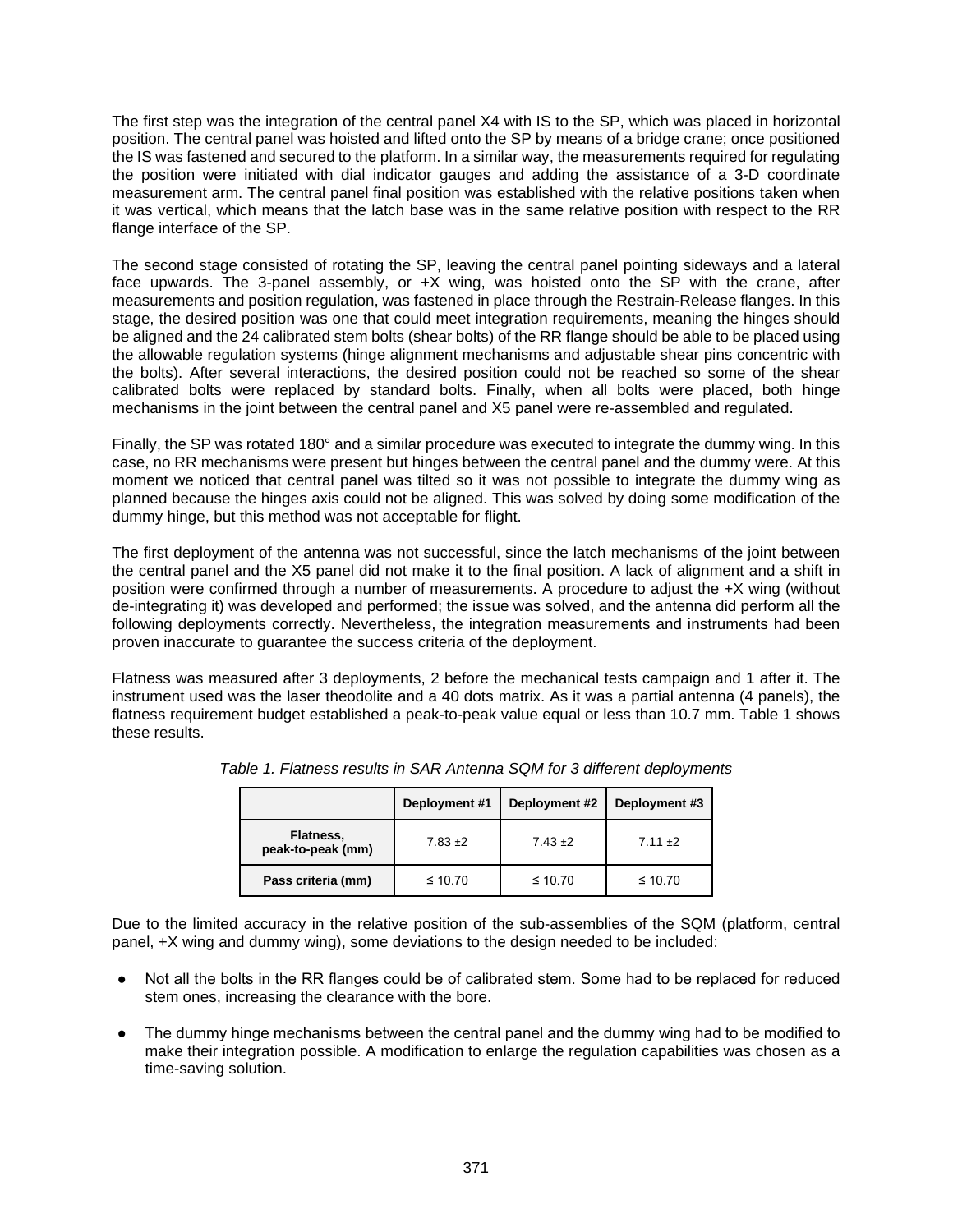Adopting a standard policy regarding alignment measurement, it had been requested that the central panel of the antenna should have two alignment cubes, so that it could be referenced to the SP. These cubes were placed in the lateral beam of the panel, and were not used throughout the integration process, but they were used to determine if there were variations in their relative position after environmental qualification campaign, giving satisfactory results. However, these cubes did not give information regarding the SAR Antenna radiating plane position and it was determined that their alignment was very sensitive to truss tensioning and hinge loading. This last condition occurred every time we preload the RR mechanisms.

This integration process was done with high confidence in mechanisms and structure design criteria, without taking into account integration process restrictions that could arise (technical and programmatic). This led to a difficult and long integration.

# **Design Changes to Improve Results**

After the qualification campaign some changes were implemented in the hardware and in the integration procedures, with the aim to improve and facilitate the integration of the flight models and to reduce the time required for the task (limit the iterative operations). These changes are summarized as follow:

### Modifications to the hardware:

- The size and tolerances of the Platform bores were incremented, to slightly increase the clearances. These bores were finished with reamer to improve roughness and verified with go/no go gauges, as well.
- The use of a number of bolts with reduced stem were allowed. The nominal diameter of the stem was between 15.842 mm (max) and 15.799 mm (min) and was reduced by 0.2 mm.
- The pieces used to regulate and adjust the position of the bolts in the RR flanges (named "eccentrics") were modified to avoid blind spots in the regulation.
- Calibrated shims were added to fill gaps between flanges and platform and avoid distortions in the panels.
- 8 inserts with calibrated bore were potted in each one of the 7 panels of the antenna (near corners, 4 in the radiating face and 4 in the back). These inserts allowed an accurate and repetitive positioning (and quick removal) of measuring devices for the photogrammetry and laser tracker equipment.

Modifications in procedures and MGSE:

- New measuring equipment that facilitated control during both integrations, vertical and horizontal were acquired. This equipment was composed of a real-time 3D coordinate measurement system composed of a FARO Vantage laser tracker [1] and a photogrammetry V-STARS D System configured with two high-speed DynaMo D12 cameras [2]. These systems are complementary to each other, since the first one allows direct measurement of the desired surface, measuring one point at a time with high precision, while the second requires placing magnetic or adhesive targets on the desired surface, allowing the entire cloud of points to be measured in the same acquisition. This measurement equipment showed its results in a 3D model of the antenna and its MGSE, which identify the points measured in the real model, indicating their deviations from the desired position.
- During the antenna integration in vertical position, the regulation of the RR was changed, adding more measurement and characterization and reducing the iterative trial-and-error process.
- A complete mechanical characterization of all assemblies was performed before starting the integration (central panel, wings and platform were measured with laser tracker and photogrammetry equipment). Results were gathered and analyzed with a software tool. Based on this, the most convenient position (target position) for each assembly was defined.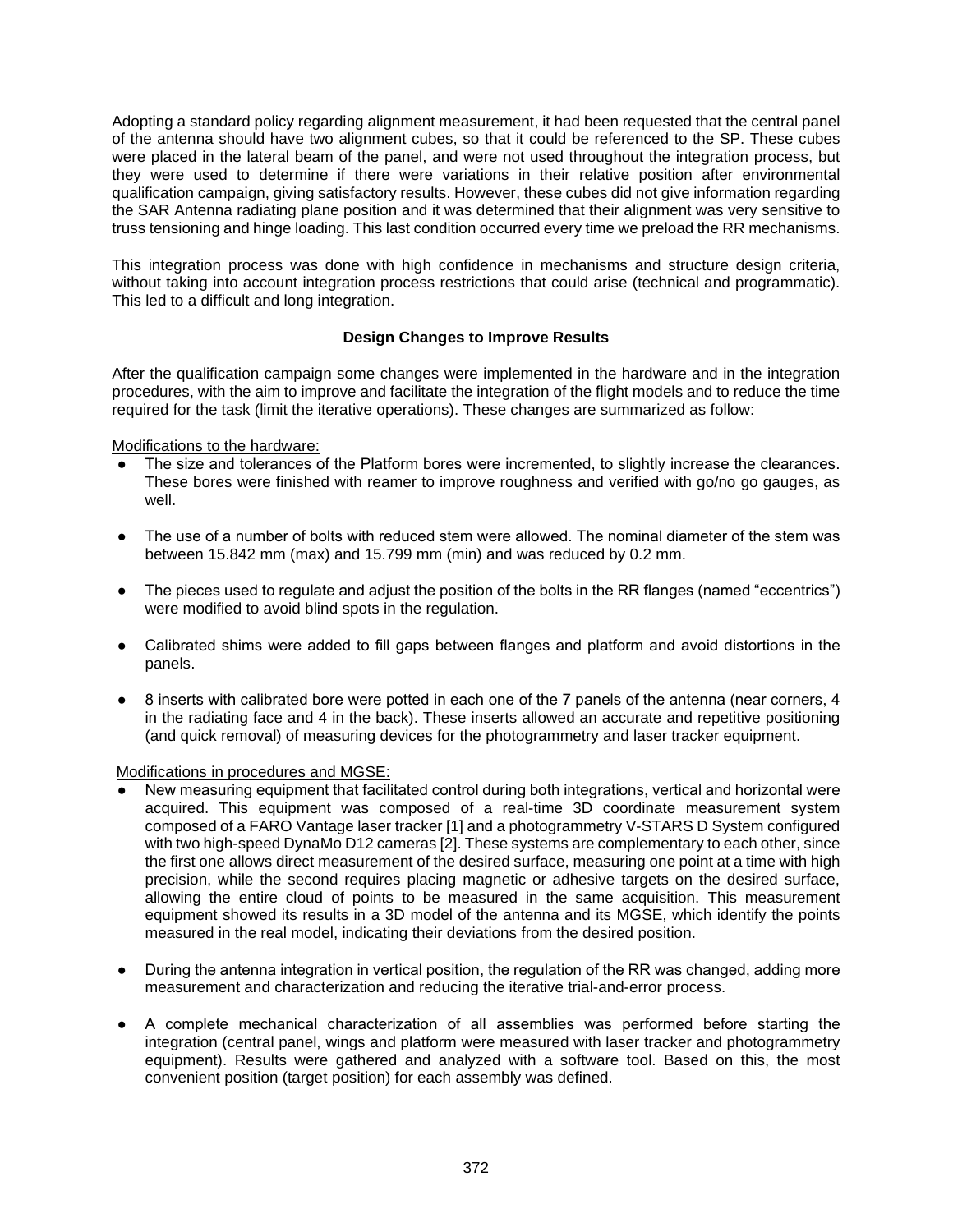- Related to the previous bullet, for the integration of each main assembly, two bolt holes were selected as most convenient and guidance pins were installed to facilitate reaching the target position.
- The order of integration of the 3 main assemblies of the antenna to the SP was altered: from central panel, then +X wing, finally dummy wing in the SQM to +X wing, then -X wing, finally central panel in both Flight Models.
- The integration of the IS was modified. For the flight models the integration to the central panel was partial: 12 out of 16 tubes were integrated when the central panel was hoisted on the SP. The remaining 4 were integrated after the central panel was already positioned and fixed.

All these modifications were verified with the SQM before being implemented in the flight models. After the structural qualification campaign was complete, the antenna was removed from the SP and re-integrated.

To verify the integration, flatness and repeatability, 9 deployments were performed, yielding the results shown in Table 2. The instrument used was the photogrammetry equipment, with a PRO-SPOT [3] which allows a grid of 5600 light dots in each projection. In addition to substantially increasing the amounts of dots, a great improvement in precision was also achieved.

| Table 2. Flatness results in deployments after the SQM was re-integrated implementing the |
|-------------------------------------------------------------------------------------------|
| proposed changes.                                                                         |

|                                     | Deployment#   |               |               |               |               |               |               |               |               |
|-------------------------------------|---------------|---------------|---------------|---------------|---------------|---------------|---------------|---------------|---------------|
|                                     |               | $\mathbf{2}$  | 3             | 4             | 5             | 6             |               | 8             |               |
| Flatness,<br>peak-to-peak (mm)      | $7.3 \pm 0.3$ | $7.4 \pm 0.3$ | 6.7 $\pm$ 0.3 | $7.5 \pm 0.3$ | $7.2 \pm 0.3$ | $7.2 \pm 0.3$ | $8.0 \pm 0.3$ | $8.0 \pm 0.3$ | $6.9 \pm 0.3$ |
| Pass criterion for<br>one wing (mm) |               |               |               |               | $\leq 10.70$  |               |               |               |               |

# **Flight SAR Antenna Integration in Vertical Position**

The first step of the integration was to characterize the mounting structure using the laser tracker and photogrammetry measurement systems in order to know the position of the actual fixation points, and the more relevant parts. This characterization will then be used across the whole assembly process, because it was the reference for alignment and folding as it will be explained later.

In parallel to this characterization, the central panel without the IS was characterized using both measurement systems. This characterization includes the four structure calibrated reference points located at the corners of the panel, the position of the latch mechanisms, which was needed for reference for next panels integration, and the hinges axis position, as is shown in Figure 6.

Once the initial characterization was done, the points of each component measured from the real model were fitted to the 3D model using a best-fit criterion that minimized the dispersion of the points. Once the measured points were related to the ideal locations, the central panel 3D model was placed in the best position with respect to the mounting structure 3D model. The SAR Antenna alignment with respect to the SP was very sensitive to the central panel position, but not SAR Antenna flatness, which could be corrected with the mechanisms provided for the integration of the panels. The resulting 3D model positions defined where the reference points should be (nominal position), and in order to reach that position, how the IS had to be assembled in order to fit the panel to the mounting structure.

Then the IS was assembled and aligned to the desired position with a dedicated auxiliary frame, in order to enable mounting of the central panel to the mounting structure. The IS together with the frame ware stiff enough to guarantee that the central panel position would be maintained. Then, central panel together with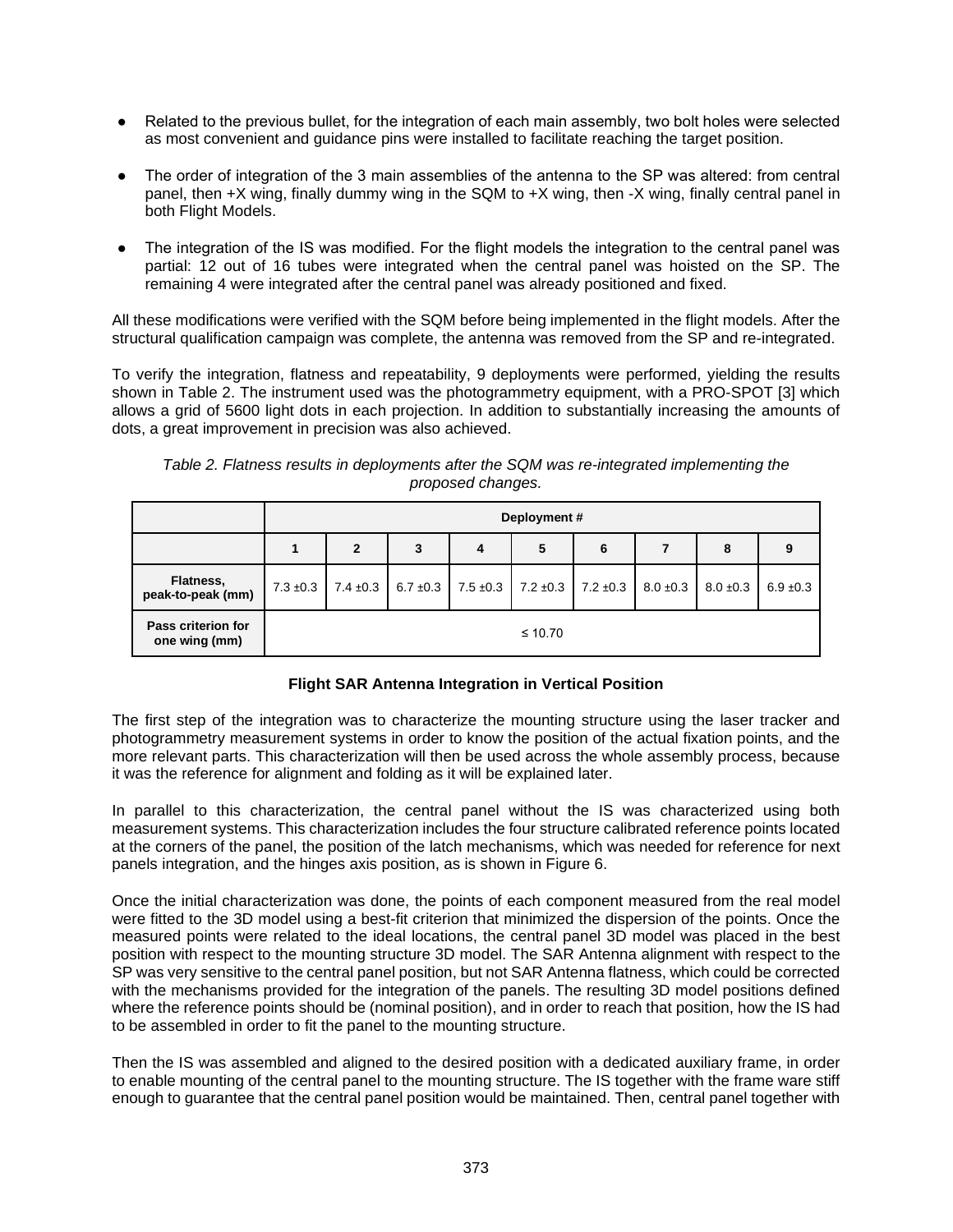the IS was hoisted vertically, using the dedicated MGSE described above, in order to reach mounting structure interface. Once the IS reached the final position, screws were adjusted and all MGSE was removed. A new characterization was done using the system, where the final position of the panel was compared with the desired one, in order to reach a position which met alignment and flatness requirements, antenna panels' integration, and subsequent folding. In the event that small corrections were necessary, they could be accomplished by tensioning the IS, guided in real time with the photogrammetry system. Otherwise, the central panel would have had to be removed, restarting the entire process. Fortunately, this did not happen. The resulting position was measured and taken as a baseline for SAR Antenna Integration. The most critical points were final hinge axis and latch mechanisms positions as shown in figure 7.



*Figure 6: Mounting structure characterization - Central Panel Characterization* 



*Figure 7. Hinges and latches characterization in central panel and in X5 panel.* 

Once the central panel was placed and characterized, the next step was to start with the integration of the adjacent panel. The procedure was similar for all panels. Before mounting, each panel was characterized using a laser tracker and the photogrammetry system as described above, and the measurement included the same critical points, similar to the central panel.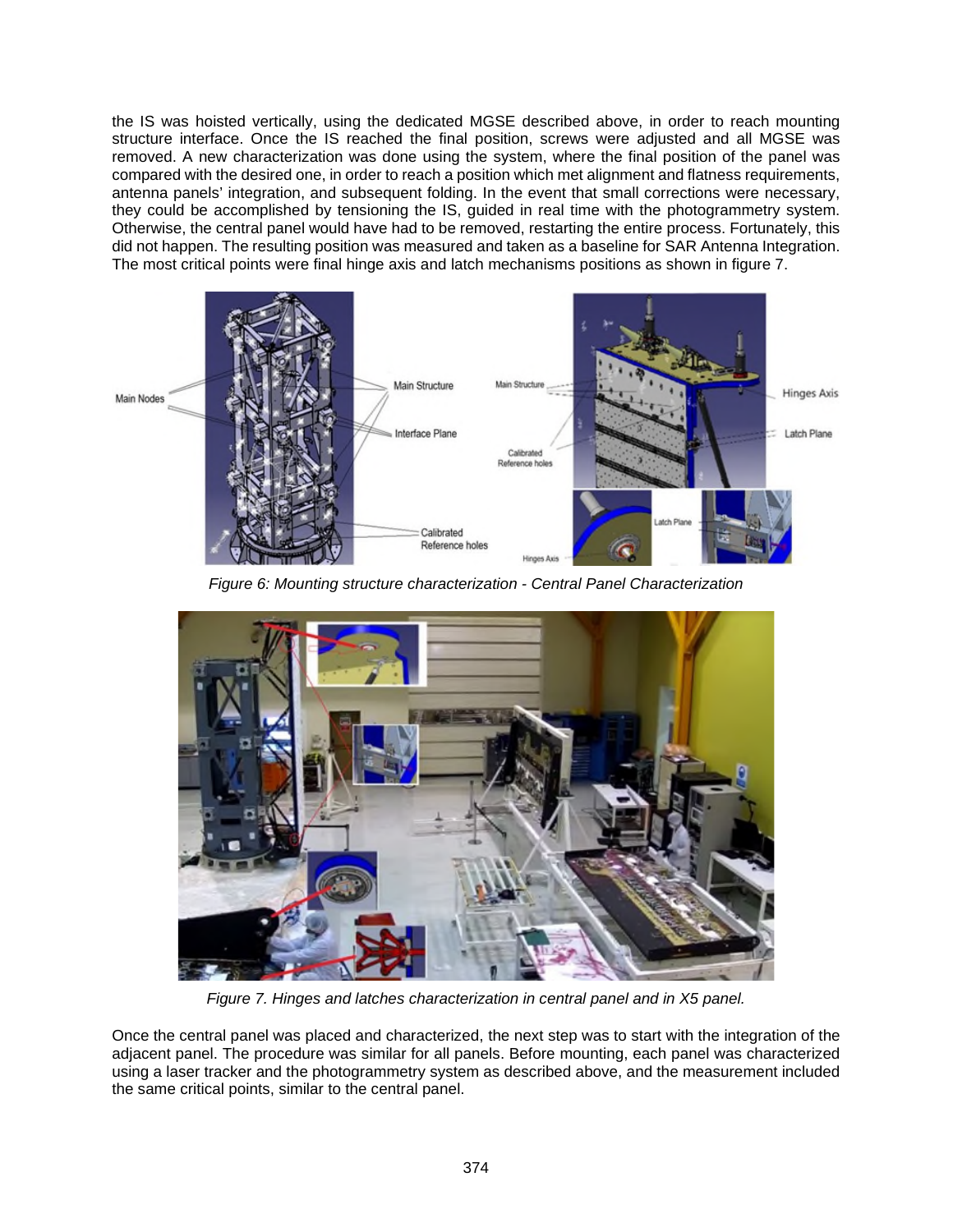Once the panel to be mounted was characterized, the best fit to the 3D model was established and was virtually integrated in the position necessary to meet the flatness and alignment requirements. This desired position normally required some calibrated shims installed on the hinge shaft to align the panel on Y axis. This position was called the nominal position, being the position that would achieve a perfect plane. This nominal position established the desired positions of the four structure reference points of each panel to achieve an acceptable accuracy.

Then the panel was positioned using the same dedicated integration device used for the central panel, which supports the panels from the RR inserts. The position of the panel was monitored in real time with the photogrammetry system, which showed the residual value between the desired and current position of the structure reference points, so the integration conductor could lead the maneuver until these residuals met the integration requirement. Once this objective was met the hinges were assembled with the shims defined before, without forcing the structure, and then the 0-g device was integrated in order to support the panel weight and to release it from the integration device. Then the added panel was folded, the pawls of the latch mechanisms were integrated, and then it was deployed again to evaluate repeatability and final position once latched. In case it was necessary, the panel alignment could be corrected with precision by means of the regulation capabilities of the hinges. If necessary to raise or lower the panel, calibrated shims could be placed on the hinge shafts. After reaching the final position of the panel, the partial flatness was measured without contact using a dense array of high-contrast targets projected [3] onto the radiating surface. If this partial value was accepted, then this new configuration was characterized and same process was repeated for the next panel, see Figure 8.



*Figure 8. SAR Antenna during integration in vertical position, one panel at the time.* 

Once one wing was assembled, a complete folding was done in order to evaluate repeatability and start with the restrain release mechanisms integration and alignment in order not to introduce distortions therefore loads- to the antenna structure. Once the mechanisms were aligned with respect to the panels, their positions were fixed, leaving only the possibility of adjusting the interface in a circle with a 4mm radius, in order to absorb differences when mounted to the SP.

After the SAR Antenna was completely integrated, the flatness and alignment were verified, and the radiation pattern was characterized in an anechoic chamber. Following that, it was disassembled into three main sub-assemblies: central panel with the IS, and the two wings. These sub-assemblies were sent to the main contractor where they were integrated again in a folded configuration, together with the hinges that were removed during the partial disassembly process.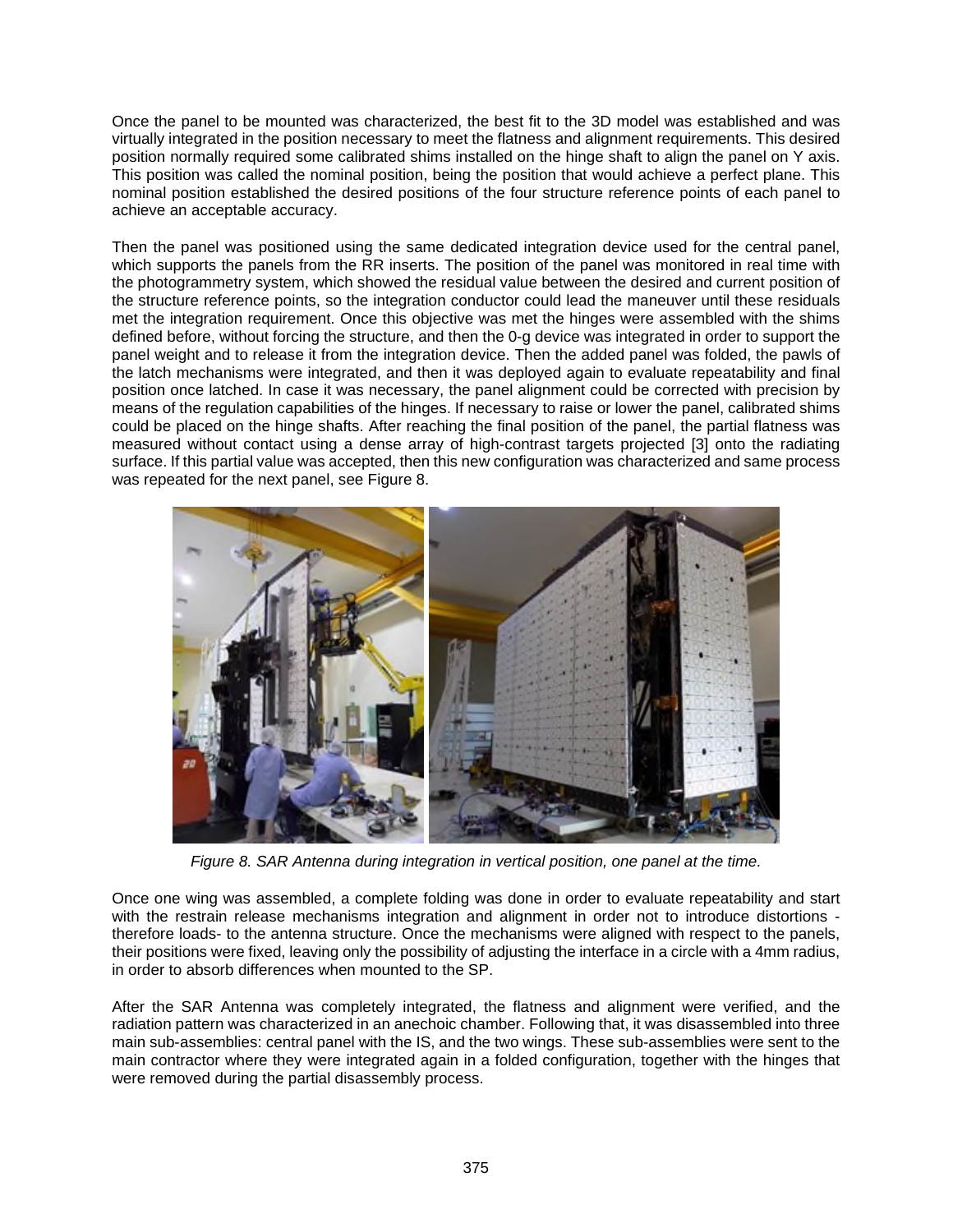## **SAR Antenna Assembly in Horizontal Position**

As described during the SQM integration, the integration of the SAR Antenna to the SP was performed in horizontal position and making use of a bridge crane. The main differences implemented in the integration of flight models were the measurement systems and the sequence of integration.

Before the integration itself, a series of geometric characterizations using laser tracker and photogrammetry were performed. In the SP, the planar contact surface and the 4 holes of each node were characterized (6 nodes for +X wing, 6 nodes for -X wing and 4 nodes for IS). Likewise, similar characterizations were made in the antenna sub-assemblies, the planar contact surfaces and bolt holes of the RR flanges and those of the IS. Also, the hinge axes and selected surfaces of the latches were characterized as well.

The measured components were best fit to their 3D model and the nominal position for each sub-assembly was defined and transformed in the target position to be accomplished during the integration. This position was defined not only taking into account the integrability in the current folded position but the final deployed position, in order to guarantee flatness and alignment requirements. As a result of this analysis, 2 bolt holes were defined as integration reference points and guidance pins were installed in order to facilitate the position of the sub-assemblies.

The first stage of final integration was the +X wing. The SP was installed on the integration trolley with the +X face oriented upwards. The +X wing sub-assembly was hoisted and guided onto the SP. When the wing was in an approximate position, the photogrammetry measuring system was initiated, taking advantage of its real-time and multi-point information, enabling the wing to reach its target position. Once the positioning was completed, achieving the pre-defined tolerances, the shear calibrated bolts were installed (but not torqued) in the RR flanges to assess whether standard-size bolts could be used throughout. A final measurement of predefined points was made with the laser tracker, using its greater accuracy to verify an acceptable integration. Once the position was accepted, the interface bolts were tightened.

![](_page_11_Picture_5.jpeg)

*Figure 9. SAR Antenna during wing integration (left) and central panel integration (right) in horizontal position.* 

A similar procedure was followed to integrate the -X wing, adding the actual position of the +X wing to adjust the analysis determining the target positions of the -X wing and central panel.

Finally, the central panel and the IS (partially integrated with 12 out of 16 tubes) was hoisted and positioned onto the SP (Figure 9). The positioning was guided using the guidance pins and the photogrammetry equipment; the final position was verified with the laser tracker. To complete the IS assembly, the interface bolts were tightened; and the 4 hinge mechanisms were assembled without introducing deformation to the panels, confirming the first success criteria of the integration. The second success criterion were flatness and alignment, which were verified in the deployed configuration.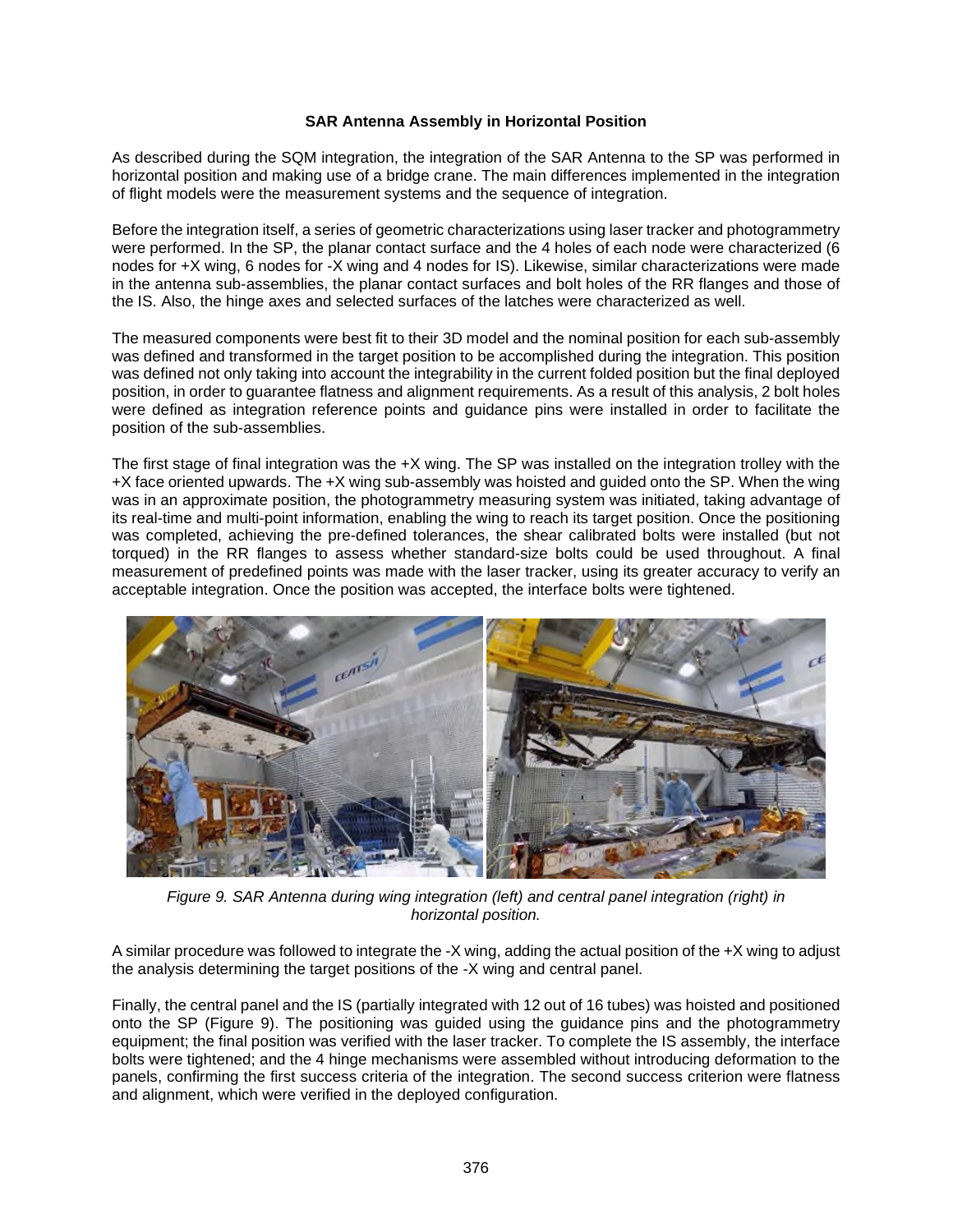![](_page_12_Picture_0.jpeg)

*Figure 10. Reflective targets for photogrammetry measurement (left) and measurement with laser tracker during central panel integration (right).* 

# **Flatness Measurement**

Once the SAR Antenna was completely integrated, a workflow similar to the structural model was followed: the satellite was positioned in vertical position and atop the corresponding trolley; the MGSE for deployment was installed (0-g device and deployment tables), leaving the antenna ready for its first deployment.

Along the AI&T campaign, a total of 3 mandatory deployments were planned, including a system validation test (several extra deployments were performed but for operational convenience and with no requirementverification purposes). Flatness was measured each time (see Figure 11)

- Deployment #1 after antenna integration was completed
- Deployment #2 prior to the mechanical environment test campaign
- Deployment #3 after the mechanical test campaign

![](_page_12_Picture_8.jpeg)

*Figure 11. SAR Antenna flatness verification. Measuring set-up (left) and data visualization (right)* 

The SAOCOM 1A and 1B achieved similar flatness and repeatability values. Table 3 summarizes the flatness measurement results obtained during SAOCOM 1A and 1B AIT campaigns.